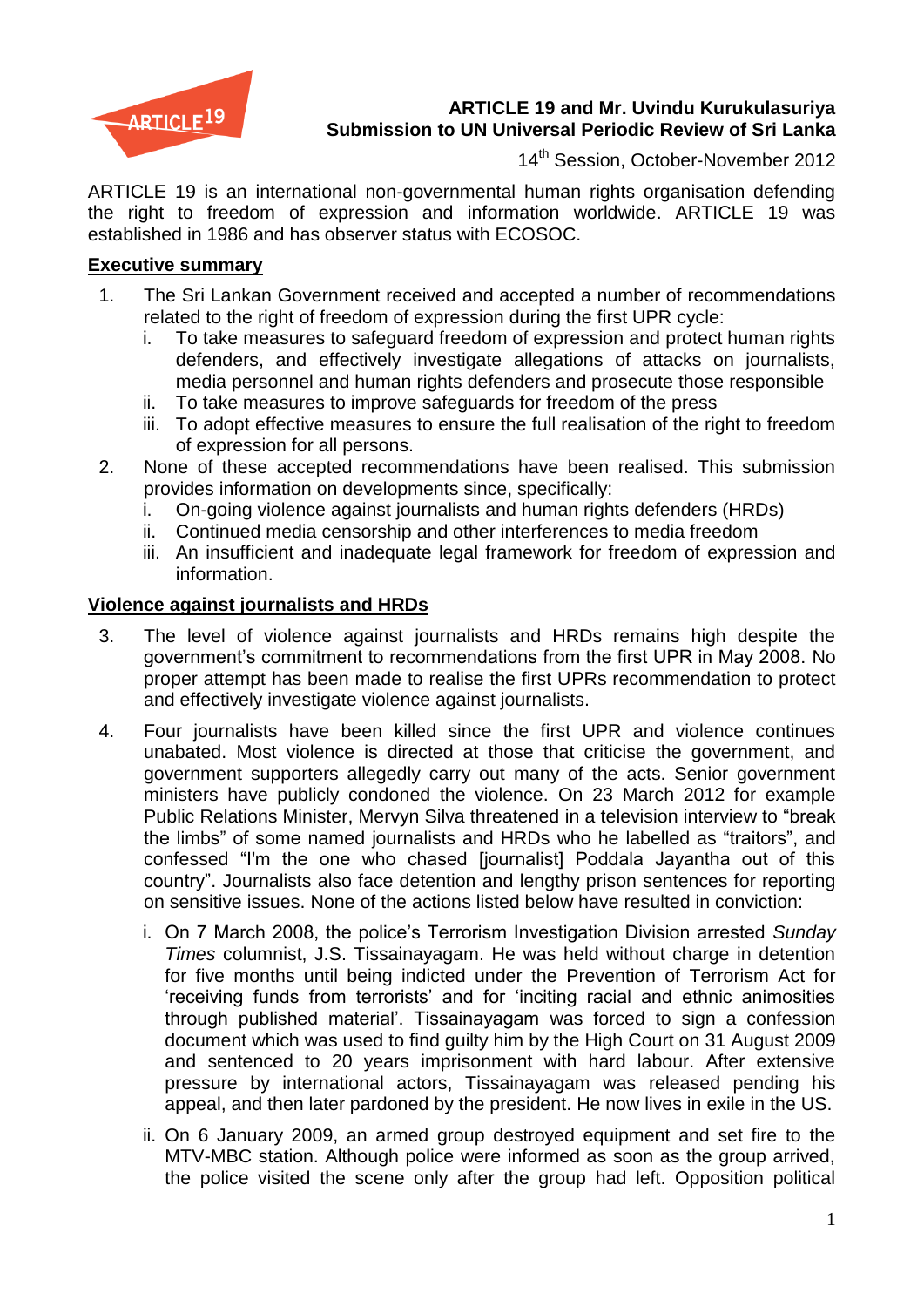parties and media organisations alleged that the group was linked to the government and possessed weaponry that only the security forces possessed. The government however claimed that the owners carried out the attack, motivated by an insurance claim. Police chiefs stated shortly after the ministerial intervention that they were still gathering evidence and no conclusion had been made.

- iii. On 8 January 2009, unidentified gunmen attacked *Sunday Leader* editor and journalist, Lasantha Wickramatunga on his way to work. He suffered severe head injuries and died in hospital hours later. Lasantha was critical of the government and had received threats in the past. National newspapers reported in July 2009 that Minister Mervyn Silva had publicly admitted being involved in the killing, although he has since denied the assertion.
- iv. On 1 June 2009, Poddala Jayantha, senior journalist at *Mihira* newspaper and president of Sri Lanka Working Journalists Association, was abducted from a busy road in Colombo during rush hour. He was blindfolded and severely beaten with iron rods. In order to degrade him, the attackers shaved off half of his beard and hair. He was later dumped by the roadside with a broken leg and ankle. He has difficulties walking and now lives in exile.
- v. In January 2011, the *Lankaenews* offices a news website renowned for criticising the government - were subject to an arson attack, which resulted in the destruction of all documents and equipment.
- vi. In July 2011, Gnanasundaram Kuhanathan, editor of the Tamil-language newspaper *Uthayan,* was attacked by two unidentified people in the northern city of Jaffna. The attackers beat Gnanasundaram with iron rods and cables, and he suffered serious head injuries.
- 5. In addition to senior ministers publicly threatening violence against journalists, the government and its organs have failed to fully investigate and prosecute such crimes. The government has failed to secure convictions in any of the 19 killings of journalists over the past 10 years.
- 6. The UN Secretary General"s Panel of Experts on Accountability Report (SGPEA) recommends that the government: "end state violence…that limit freedom of…expression" after finding "ongoing violations by the government…nearly two years after the end of the fighting" including that the "government sought to intimidate and silence the media" and have found "credible allegations" of violence against those "seeking to present views divergent from those of the government". Although far from independent or impartial, the government's Commission of Inquiry on Lessons Learnt and Reconciliation (LLRC) acknowledges such violence in paragraph 5.156, and the need for investigation and prosecution.

### **Media censorship and other interference**

7. Media censorship and other forms of interference in the right to freedom of expression remain high despite the government's commitment to recommendations from the first UPR. Diversity and plurality of voices remain low, the government directly controls a large proportion of print and broadcasters, the private media is increasingly concentrated in the hands of those affiliated to the government and freedom of expression on the internet is being heavily curtailed. ARTICLE 19 believes that no proper attempt has been made to realise the first UPRs recommendations, and the situation for the right to freedom of expression has deteriorated as a result.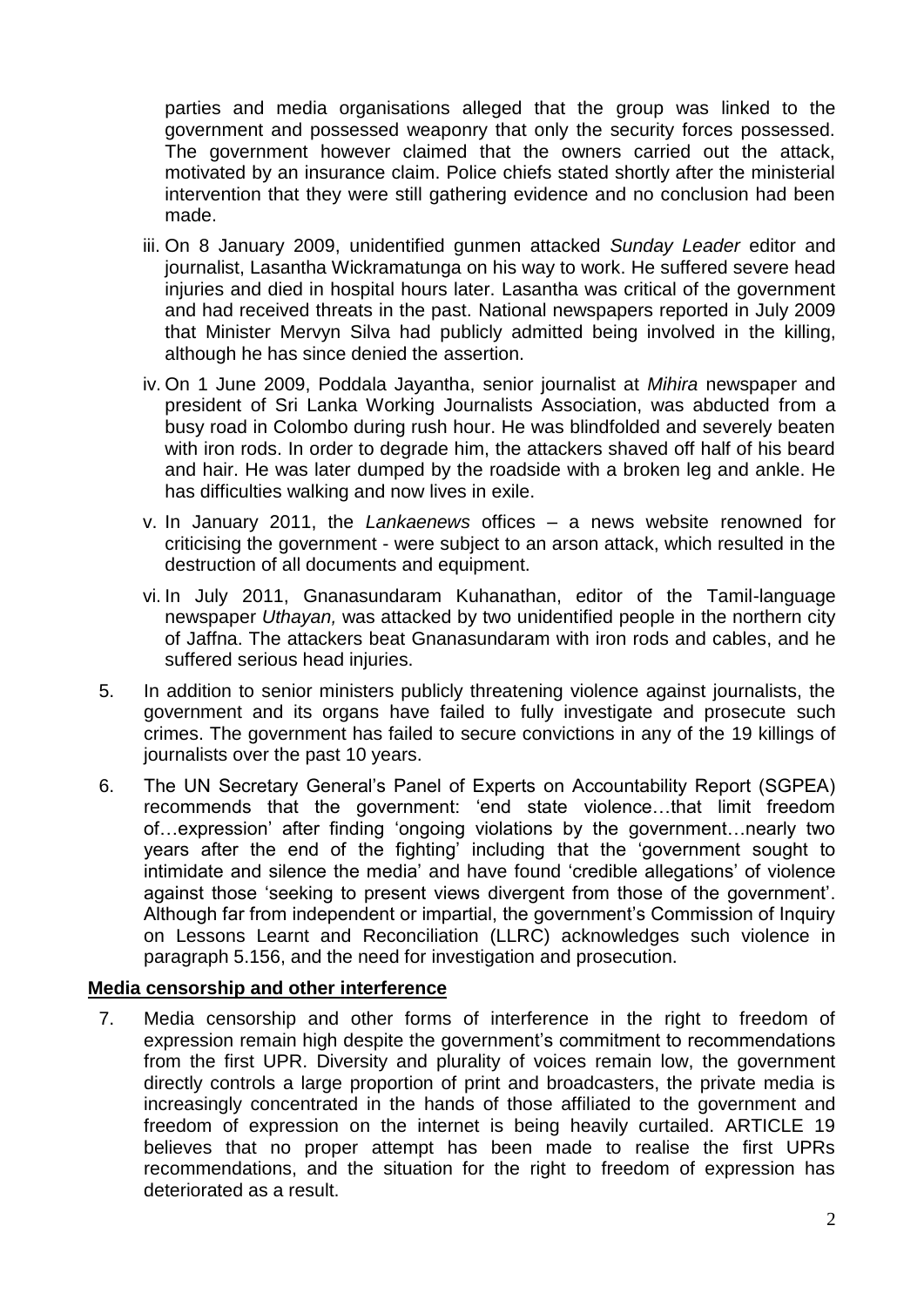- 8. Diversity and pluralism of media ownership remain poor. 75% of the shares in the largest media house *Associated Newspapers of Ceylon Limited* – which owns 13 printed publications – were expropriated by the government in 1973. Despite the calls made by all leading media and journalists" organisations in the *1998 Colombo Declaration on Media Freedom and Social Responsibility*, and in its 2008 reaffirmation, to broaden the ownership of the company to ensure a plurality of voices, no change has been made. The government also runs the television conglomerate *Sri Lanka Rupavahini Corporation* under the aegis of the Ministry of Mass Media and Information. At the same time, the *Sri Lanka Broadcasting Corporation* which is responsible for the public broadcasting and also intervenes in the process of awarding licences to private broadcasters, is not an independent body because its members are directly appointed, and can be dismissed, by the Minister of Mass Media and Information. The *Colombo Declaration* also asked the government to create a truly independent broadcasting authority which was not subjected to any kind of political influence, but this has also failed to materialise.
- 9. The private sector fails to provide a truly independent media because there is a lack of transparency about its ownership and it is not clear who controls the various media outlets. There is no competition commission to safeguard media pluralism and there are allegations that ownership of the private media has become significantly more concentrated, and that once newspapers or weeklies become established, people affiliated with the government routinely buy majority shares, sometimes under threat of force. In those media houses where editors or owners are not close to the government, it has been alleged that official advertisement and harassment are being used to prevent criticism of the government.
- 10. The internet fails to provide an altogether open platform for freedom of expression. In November 2011, the government introduced a completely unjustifiable system of licensing for news websites operating in Sri Lanka, subjecting them to clear state influence and control. Applications for licencing can be rejected and of 80 news websites which undertook the registration process, only 27 were successful. The government also systematically blocks critical websites. Several independent news websites were blocked just before the announcement of the results of the presidential election of January 2010, and at least six news websites were blocked by the Ministry of Mass Media and Information in November 2011 without any previous warning or a court order. The ministry"s secretary reportedly claimed that the websites were blocked simply for criticising the president.

#### **Inadequate legal framework**

- 11. Following the decriminalisation of defamation in 2002, the legal framework for freedom of expression has remained inadequate despite the government"s commitment to recommendations from the first UPR. The laws that should be amended or repealed include:
- 12. The **Constitution (1978)** is defective both in its substantive content and in regards to the class of person to whom it applies. It omits the provisions "without interference', 'ideas of all kinds' and 'regardless of frontiers' in Article 19 of the International Covenant on Civil and Political Rights. The  $6<sup>th</sup>$  Amendment (1983) further undermines freedom of expression by prohibiting and imposing harsh penalties for peaceful advocacy of secession.
- 13. The **Public Security Ordinance (1947)** allows the president to declare a state of emergency and to make emergency regulations to ensure public guarantee and to maintain public order. Under these powers, the government has issued several sets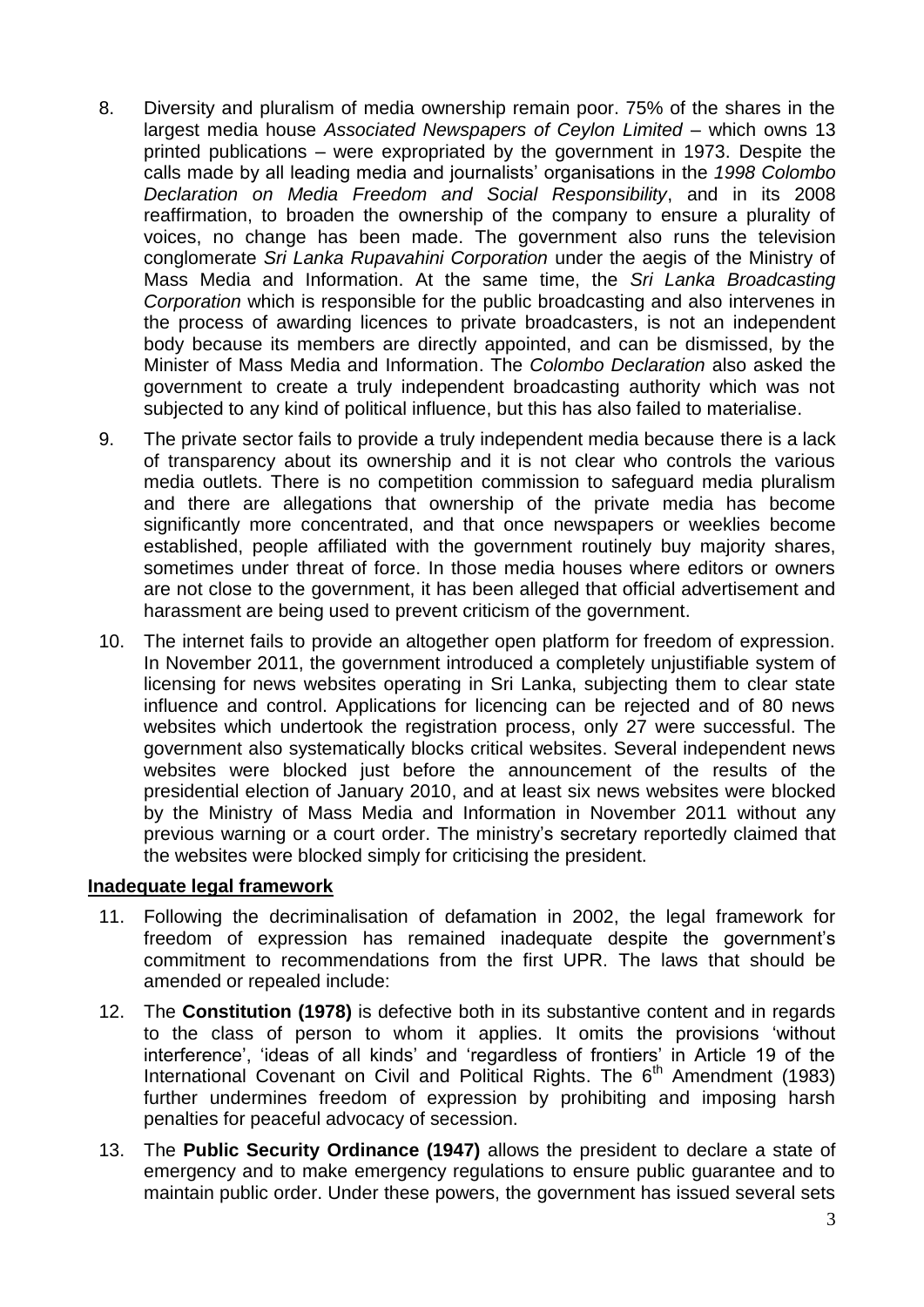of emergency norms including *inter alia* a very broad definition of "terrorism" which undermines the principle of legality and prior censorship powers in contravention of international law.

- 14. The **Prevention of Terrorism Act (1979)** has attracted widespread criticism for its human rights violations. Sri Lanka is obligated under the ICCPR to prohibit hate speech and can legitimately curtail expression during a state of emergency to avert a threat to national security. However, in a legitimate state of emergency, expression can be punished *only* if the expression was *intended* to incite imminent violence, it was *likely* to incite such violence, and there was a direct and immediate connection between the expression and the likelihood or occurrence of such violence.<sup>1</sup> The vague wording of the provisions of the Act, especially when it refers to "communal disharmony", can be easily interpreted to include valid - and salutary in a democracy - criticism of the government. In addition to its vagueness, the penalty imposed of up to twenty years imprisonment is disproportionate to this offence.
- 15. The **Press Council Act (1973)** has created a largely inadequate and overly biased Press Council to regulate the press and to investigate "offences". The Act requires government to directly appoint all seven members of the Council, preventing it from becoming independent. It provides the non-independent Court with quasi-judicial disciplinary powers, such as the ability to declare a person in contempt, which could lead to that person being deferred to the Court of Appeal for sanctioning. It also undermines the right to freedom of information by forbidding the publication of certain ministerial proceedings and documents. The 1998 Colombo Declaration called for the replacement of the Council with an independent body, which led in 2003 to the formation of the Press Complaints Commission, an industry selfregulatory organ that suspended the Press Council. However, in 2009 the government re-established the Press Council which has since started working again.
- 16. A draft **Freedom of Information Bill** was approved by the cabinet in 2004, but was not tabled. Although the Bill was a positive development towards openness and transparency, it had its weaknesses. $2$  The Bill should be amended to allow everybody - not just citizens - to request information; all public bodies should be obliged to disclose information, the Bill excludes the parliament and the cabinet; the applicable fee should be restricted to the expense of reproducing the information; there should be less exceptions to disclosure and whistleblowers should be protected even when disclosing exempt information. An opposition MP attempted to introduce a second Bill in June 2011, which was defeated by the government. The LLRC report also calls for enactment of a right to information law
- 17. Other examples of the inadequate legal framework include:
	- i. Customary law on the banning of publications and the Customs embargo on the importation of publications are open to interference and abuse
	- ii. There exists no policy or law setting out the development of community broadcasters
	- iii. There exists no law protecting the confidentiality of media sources
	- iv. There exists no law on contempt of court and custom is extremely restrictive in its application resulting in a chilling effect on freedom of expression in regards to reporting on judgements or pending adjudications. In 2002, a Parliamentary